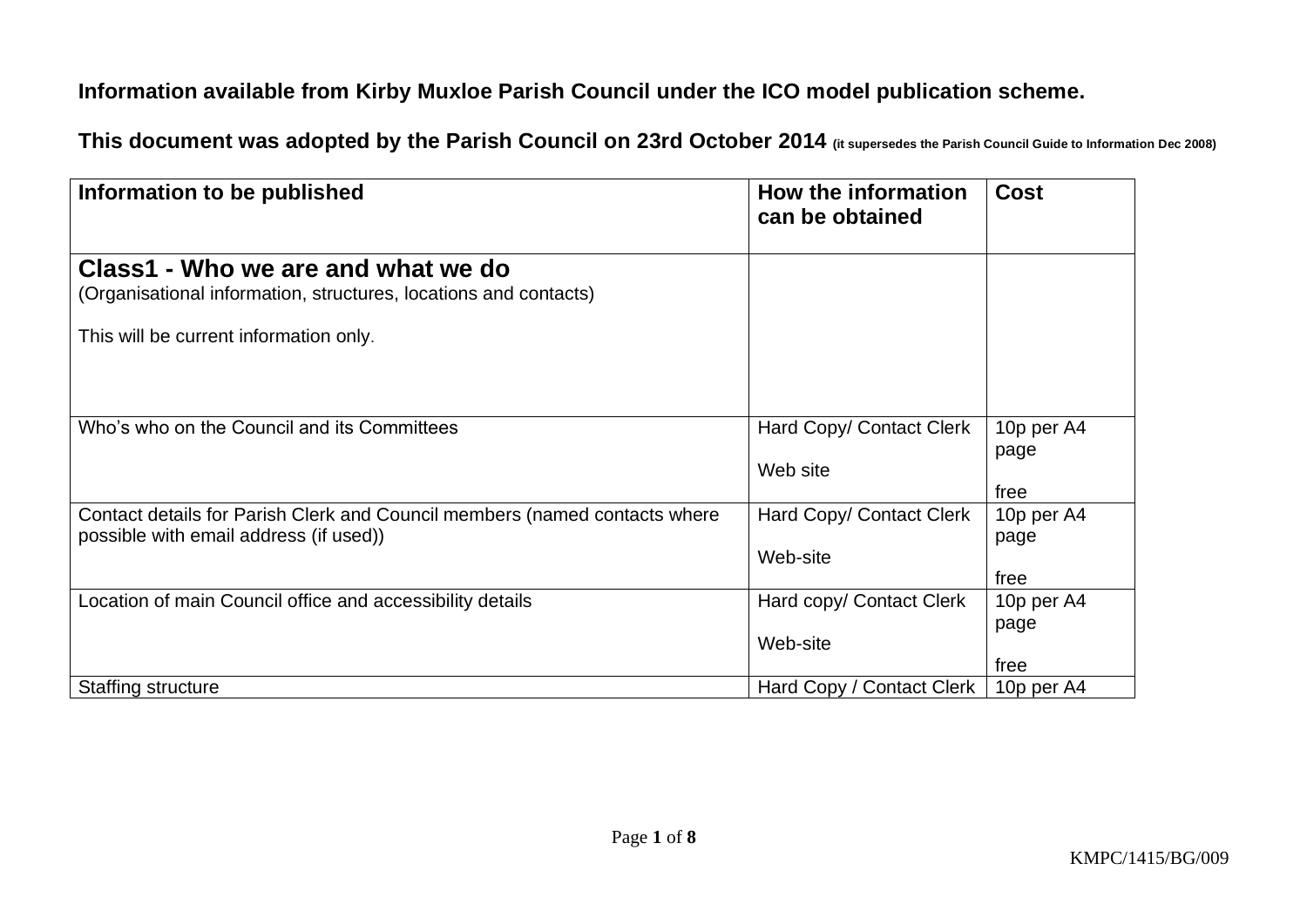| Class 2 – What we spend and how we spend it<br>(Financial information relating to projected and actual income and expenditure,<br>procurement, contracts and financial audit) |                           |                    |
|-------------------------------------------------------------------------------------------------------------------------------------------------------------------------------|---------------------------|--------------------|
| Current and previous financial year as a minimum                                                                                                                              | Hard Copy/ Contact Clerk  | 10p per A4         |
|                                                                                                                                                                               | Web-site                  | page<br>Free       |
| Annual return form and report by auditor                                                                                                                                      | Hard Copy/ Contact Clerk  | 10p per A4<br>page |
|                                                                                                                                                                               | Web-site                  | Free               |
| <b>Finalised budget</b>                                                                                                                                                       | Hard Copy/ Contact Clerk  | 10p per A4<br>page |
|                                                                                                                                                                               | Web-site                  | Free               |
| Precept                                                                                                                                                                       | Hard Copy/ Contact Clerk  | 10p per A4<br>page |
|                                                                                                                                                                               | Web-site                  | Free               |
| <b>Borrowing Approval letter</b>                                                                                                                                              | Not applicable            |                    |
| <b>Financial Standing Orders and Regulations</b>                                                                                                                              | Hard Copy/ Contact Clerk  | 10p per A4<br>page |
|                                                                                                                                                                               | Web-site                  | Free               |
| Grants given and received                                                                                                                                                     | Hard Copy / Contact Clerk | 10p per A4<br>page |
| List of current contracts awarded and value of contract                                                                                                                       | Hard Copy / Contact Clerk | 10p per A4<br>page |
| Members' allowances and expenses                                                                                                                                              | Hard Copy / Contact Clerk | 10p per A4         |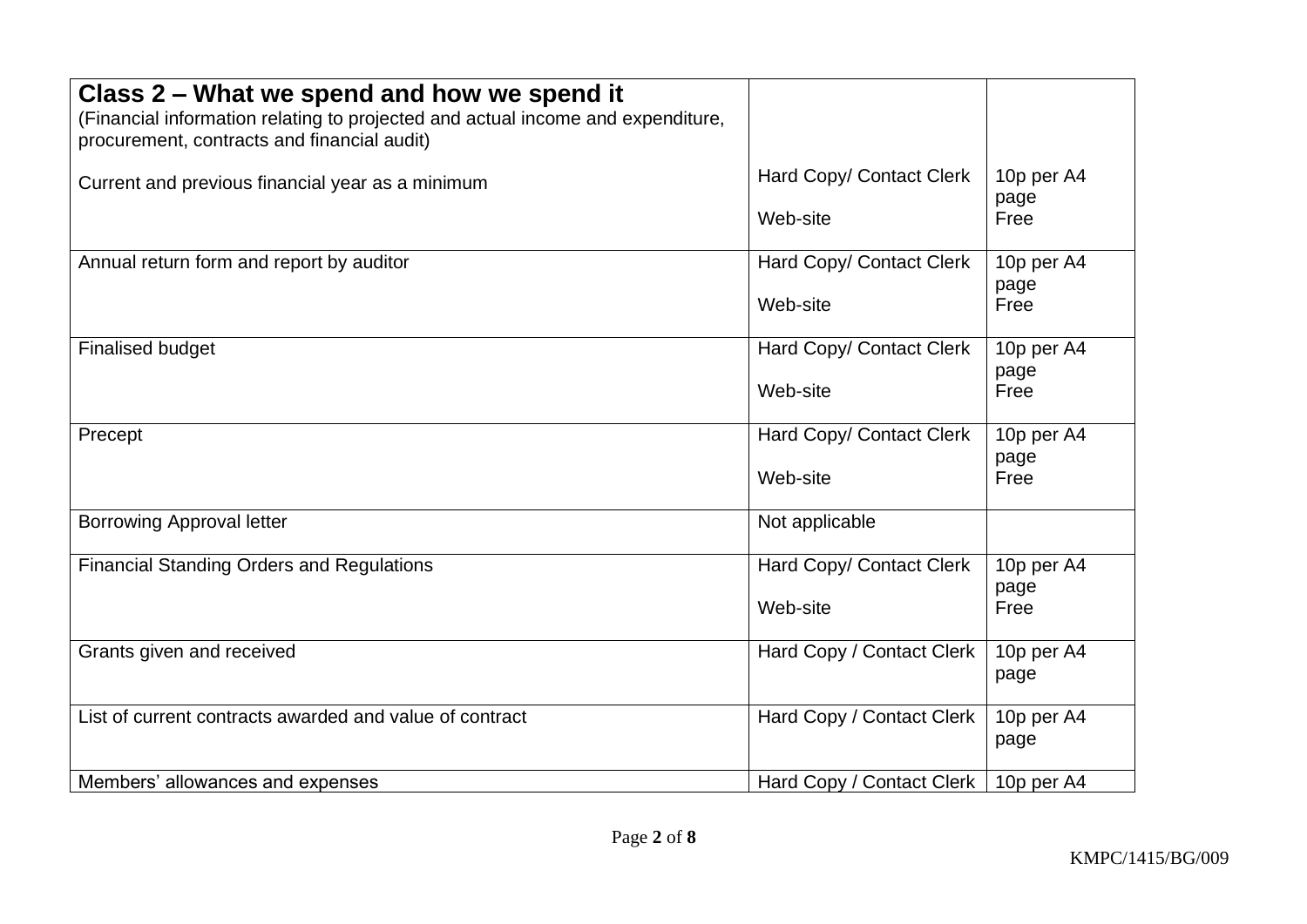|                                                                                                                                           |                                              | page                       |
|-------------------------------------------------------------------------------------------------------------------------------------------|----------------------------------------------|----------------------------|
| Class 3 – What our priorities are and how we are doing<br>(Strategies and plans, performance indicators, audits, inspections and reviews) |                                              |                            |
| Parish Plan (current and previous year as a minimum)                                                                                      | Not Applicable                               |                            |
| Annual Report to Parish or Community Meeting (current and previous year as a<br>minimum)                                                  | Hard Copy/ Contact Clerk<br>Web-site         | 10p per A4<br>page<br>Free |
| <b>Quality status</b>                                                                                                                     | Not applicable                               |                            |
| Parish Plan                                                                                                                               | Hard Copy/ Contact Clerk<br>Web-site         | 10p per A4<br>page<br>Free |
| Class 4 – How we make decisions                                                                                                           |                                              |                            |
| (Decision making processes and records of decisions)                                                                                      |                                              |                            |
| Current and previous council year as a minimum                                                                                            |                                              |                            |
| Timetable of meetings (Council, any committee/sub-committee meetings and<br>parish meetings)                                              | Hard Copy / Contact Clerk<br>Web-site        | 10p per A4<br>page<br>Free |
| Agendas of meetings (as above) - NB this will exclude information that is properly<br>regarded as private to the meeting.                 | Hard Copy / Contact Clerk<br><b>Web Site</b> | 10p per A4<br>page<br>Free |
| Minutes of meetings (as above) – NB this will exclude information that is properly<br>regarded as private to the meeting.                 | Hard Copy / Contact Clerk                    | 10p per A4<br>page         |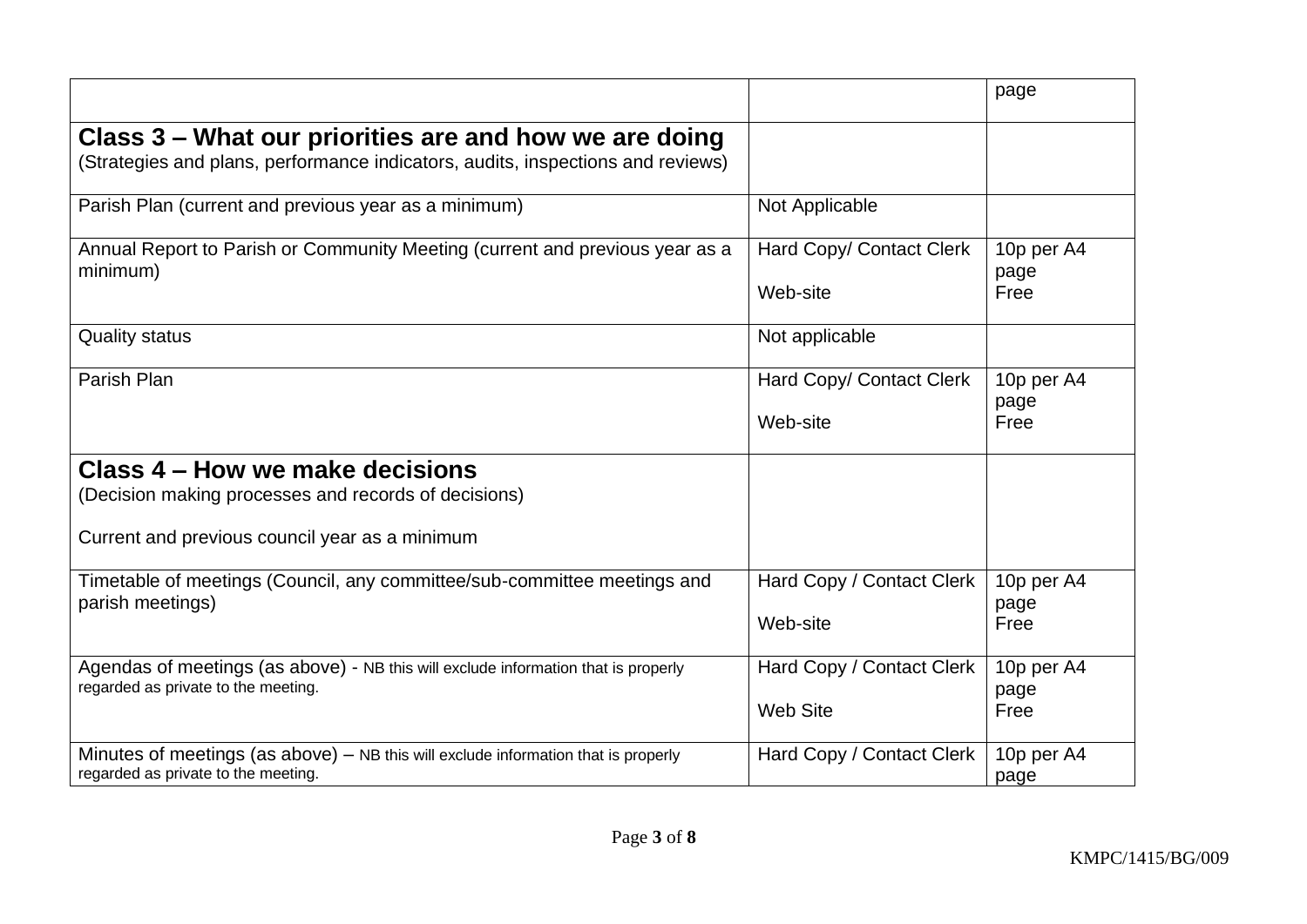|                                                                                                                                                                                                                                                                                | <b>Web Site</b>                                                                                 | Free                       |
|--------------------------------------------------------------------------------------------------------------------------------------------------------------------------------------------------------------------------------------------------------------------------------|-------------------------------------------------------------------------------------------------|----------------------------|
| Reports presented to council meetings - NB this will exclude information that is properly<br>regarded as private to the meeting.                                                                                                                                               | Hard Copy / Contact Clerk                                                                       | 10p per A4<br>page         |
| Responses to consultation papers                                                                                                                                                                                                                                               | Hard Copy / Contact Clerk                                                                       | 10p per A4<br>page         |
| Responses to planning applications                                                                                                                                                                                                                                             | Hard copy/ contact Clerk<br>Minutes of the Planning<br>and Development<br>Committee on web-site | 10p per A4<br>page<br>free |
| Bye-laws                                                                                                                                                                                                                                                                       | Hard Copy / Contact Clerk                                                                       | 10p per A4<br>page         |
| Class 5 – Our policies and procedures<br>(Current written protocols, policies and procedures for delivering our services<br>and responsibilities)<br>Current information only                                                                                                  |                                                                                                 |                            |
| Policies and procedures for the conduct of council business:<br>Procedural standing orders<br><b>Financial Regulations</b><br>Committee and sub-committee terms of reference<br>Code of Conduct<br>Policy statements<br>Grants Procedures – application form only at this time | Hard Copy/ Contact Clerk<br>Web-site                                                            | 10p per A4<br>page<br>free |
|                                                                                                                                                                                                                                                                                |                                                                                                 |                            |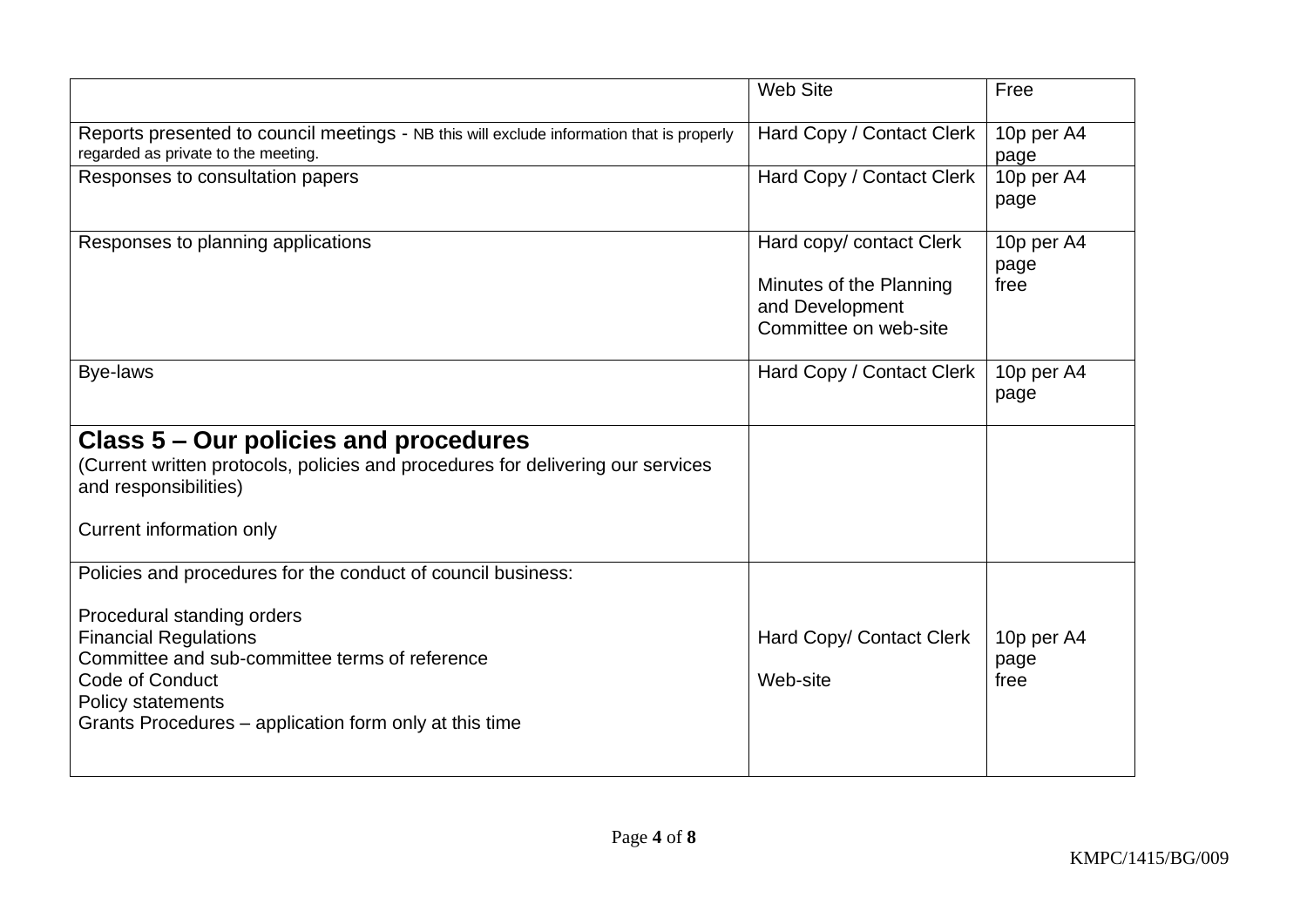| Policies and procedures for the provision of services and about the employment<br>of staff:                                                                                         |                                      |                            |
|-------------------------------------------------------------------------------------------------------------------------------------------------------------------------------------|--------------------------------------|----------------------------|
|                                                                                                                                                                                     |                                      |                            |
| Internal policies relating to the delivery of services                                                                                                                              | Not Applicable                       |                            |
| Equality and diversity policy                                                                                                                                                       | Hard Copy/ Contact Clerk<br>Web-site | 10p per A4<br>Free         |
| <b>Disability Discrimination policy</b>                                                                                                                                             | Hard Copy/ Contact Clerk<br>Web-site | 10p per A4<br>Free         |
| <b>Lone Working Policy</b>                                                                                                                                                          | Hard Copy/ Contact Clerk<br>Web-site | 10p per A4<br>Free         |
| <b>Health and Safety Statement</b>                                                                                                                                                  | Hard Copy/ Contact Clerk<br>Web-site | 10p per A4<br>Free         |
| Recruitment policies (including current vacancies)                                                                                                                                  | Hard Copy/ Contact Clerk<br>Web-site | 10p per A4<br>Free         |
| Policies and procedures for handling requests for information<br>Complaint's procedures (including those covering requests for information and<br>operating the publication scheme) | Hard Copy/ Contact Clerk<br>Web-site | 10p per A4<br>Free         |
| Information security policy                                                                                                                                                         | Not applicable                       |                            |
| Schedule of charges (for the publication of information)                                                                                                                            | Hard copy/contact Clerk<br>Web-site  | 10p per A4<br>page<br>free |
| <b>Class 6 - Lists and Registers</b>                                                                                                                                                |                                      |                            |
| Currently maintained lists and registers only                                                                                                                                       |                                      |                            |
| Any publicly available register or list (if any are held this should be publicised; in most                                                                                         | Not applicable                       |                            |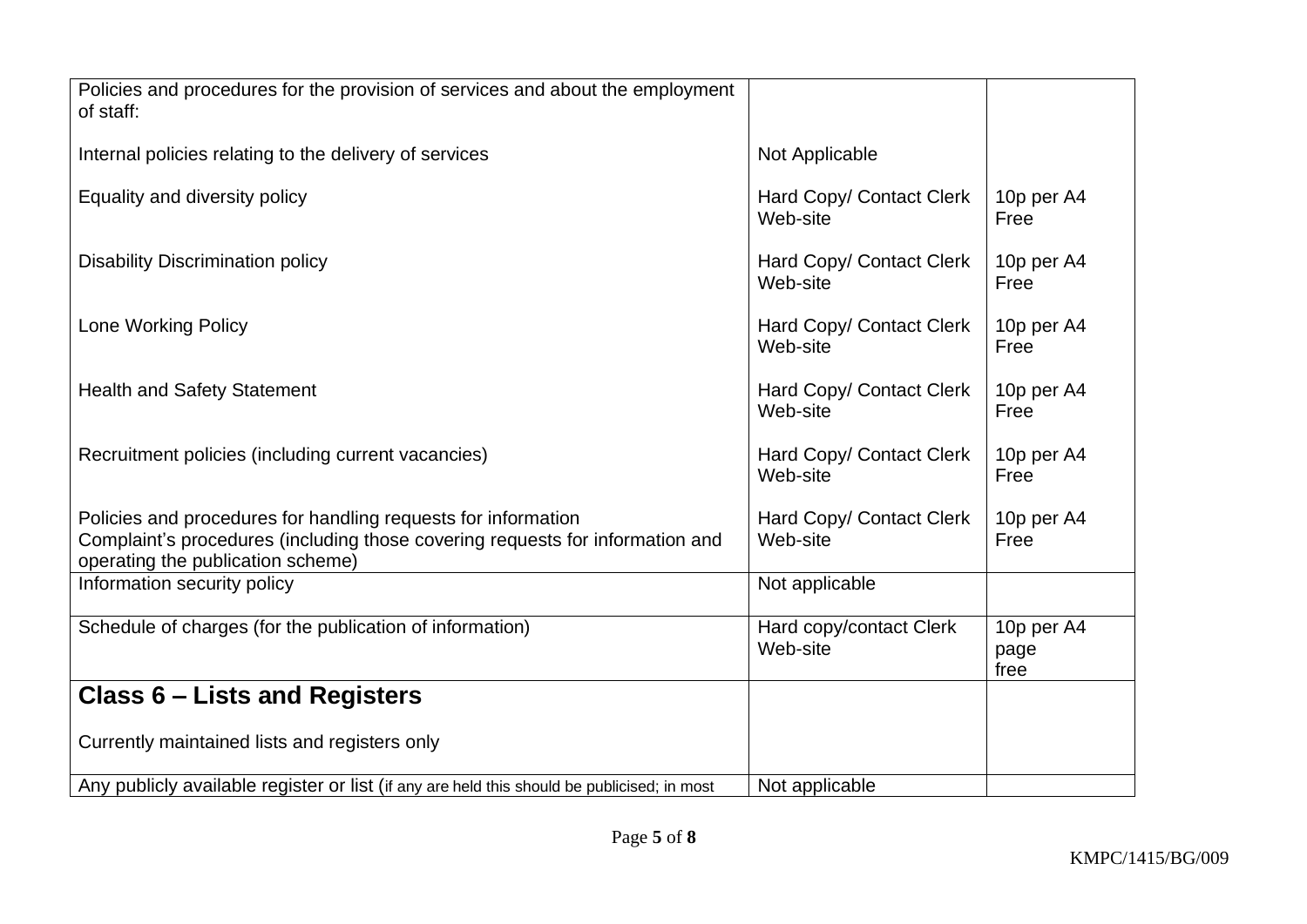| circumstances existing access provisions will suffice)                                                                                                      |                                                                    |                    |
|-------------------------------------------------------------------------------------------------------------------------------------------------------------|--------------------------------------------------------------------|--------------------|
| <b>Assets Register</b>                                                                                                                                      | <b>Parish Council Office</b>                                       | N/A                |
| <b>Electoral Register</b>                                                                                                                                   | Parish Council Office -<br>may only be viewed under<br>supervision | N/A                |
| Register of members' interests                                                                                                                              | <b>Parish Council Office</b>                                       | N/A                |
| Register of gifts and hospitality                                                                                                                           | Hard Copy / Contact Clerk                                          | 10p per A4<br>page |
| Class 7 – The services we offer                                                                                                                             |                                                                    |                    |
| (Information about the services we offer, including leaflets, guidance and<br>newsletters produced for the public and businesses): Current information only |                                                                    |                    |
| Allotments                                                                                                                                                  | Hard Copy/ Contact Clerk<br>Web-site                               | 10p per A4<br>Free |
| <b>Burial grounds</b>                                                                                                                                       | Hard Copy/ Contact Clerk<br>Web-site                               | 10p per A4<br>Free |
| Community centres and village halls                                                                                                                         | Hard Copy/ Contact Clerk<br>Web-site                               | 10p per A4<br>Free |
| Parks, playing fields and recreational facilities                                                                                                           | Hard Copy/ Contact Clerk<br>Web-site                               | 10p per A4<br>Free |
| Seating, litter bins, clocks, memorials and lighting                                                                                                        | Hard Copy/ Contact Clerk<br>Web-site                               | 10p per A4<br>Free |
| <b>Bus shelters</b>                                                                                                                                         | Not applicable                                                     |                    |
| <b>Markets</b>                                                                                                                                              | Not Applicable                                                     |                    |
| <b>Public conveniences</b>                                                                                                                                  | Not Applicable                                                     |                    |
| Agency agreements                                                                                                                                           | Not applicable                                                     |                    |